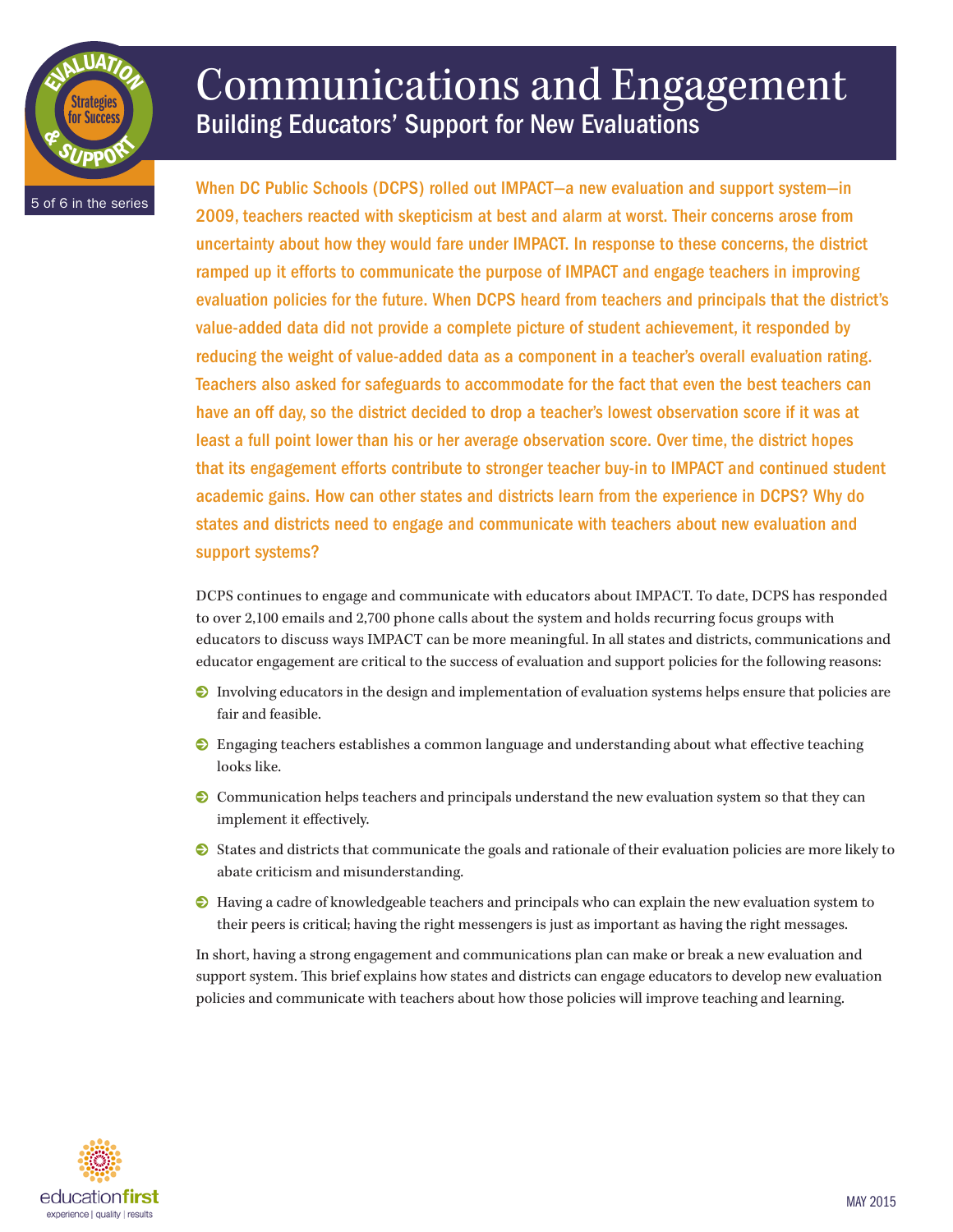## RECOMMENDATIONS

#### Develop a purposeful educator engagement strategy.

Having an engagement strategy is critical, but where should states and districts start? To create an engagement plan, think from the perspective of an educator. What do teachers and principals need to know about new evaluation and support systems? The Reform Support Network (RSN) developed a [framework](https://www2.ed.gov/about/inits/ed/implementation-support-unit/tech-assist/engaging-educators.pdf) to help states and districts engage teachers and principals when designing and implementing new evaluation and support systems. The framework identifies four domains of educator engagement; over time, states and districts engage teachers in more substantive ways as they move from one domain to another. The framework also can help states and districts identify the specific strategies they will use to engage teachers and principals.

- **Domain 1: I Know.** Teachers know the evaluation system and how it guides their professional growth. Raise educators' awareness of a new evaluation and support system by creating guidebooks [\(DCPS\)](http://dcps.dc.gov/DCPS/In%2Bthe%2BClassroom/Ensuring%2BTeacher%2BSuccess/IMPACT%2B%28Performance%2BAssessment%29/IMPACT%2BGuidebooks), FAQs, myths/facts sheets, websites ([Hillsborough County](http://communication.sdhc.k12.fl.us/eethome/) [Public Schools \[HCPS\]](http://communication.sdhc.k12.fl.us/eethome/) and [Pittsburgh Public Schools](http://www.pps.k12.pa.us/Domain/30)), newsletters, emails [\(Tennessee Department of Education](https://www2.ed.gov/about/inits/ed/implementation-support-unit/tech-assist/tle-sap-tn.pdf) [TDOE]), information sessions and webinars. Once teachers understand the evaluation system, they can engage in more substantive ways.
- 0 Domain 2: I Apply. Teachers apply the feedback they receive from evaluations to improve their practice and raise student achievement. Create support structures that help teachers follow through on the feedback they get from their evaluations, such as online portals where teachers can identify available supports aligned with areas for growth ([Denver Public Schools \[DPS\]](http://techtraining.dpsk12.org/dpmsteacher/)) or video libraries that model exemplary practice [\(DCPS](http://dcps.dc.gov/DCPS/realitypd)). (For more information on linking evaluation data to professional development, see the [Professional Learning and Support](http://www.education-first.com/files/EdFirst_Eval-ProfLearning-Apr9.pdf) brief in this series.)
- 0 Domain 3: I Participate. Teachers help implement and refine evaluation systems by participating in committees, data teams, study groups and other forums. For example, DPS established teacher communications teams to support their evaluation system, and [Baltimore City Public Schools \(BCPS\)](http://www.baltimorecityschools.org/Page/26885) appointed school-based Student Learning Objective (SLO) Ambassadors to support their peers in the process of writing SLOs.
- 0 Domain 4: I Lead. Teacher leaders emerge and mentor their peers by opening their classrooms to model effective teaching practices. Teachers also develop evaluation policies by serving on joint labor/ management committees and visit school sites to build the capacity of other educators. [BCPS](http://www.baltimorecityschools.org/Page/21605) and [TDOE](http://www.tn.gov/education/teaching/docs/yr_1_tchr_eval_rpt.pdf) established advisory committees of teachers and principals to advise district and state leaders on evaluation and support policies.

# DEVELOPING A STRONG ENGAGEMENT STRATEGY IN FIVE STEPS

Strong engagement strategies provide educators with meaningful opportunities to reflect on their practice and help create new evaluation and support policies. These five steps can help states and districts develop strategies to engage educators in evaluation and support policies.

| STEP <sub>1</sub>                                                                                                                                    | STEP <sub>2</sub>                                                                                                                                                                                                                                                                                          | STEP <sub>3</sub>                                                                                                                                                                                                                                                                                                                                                                   | STEP 4                                                                                                                                                                                                                                                                                                   | STEP <sub>5</sub>                                                                                                                                                                                                                                                                                                                                                                                                                                                      |
|------------------------------------------------------------------------------------------------------------------------------------------------------|------------------------------------------------------------------------------------------------------------------------------------------------------------------------------------------------------------------------------------------------------------------------------------------------------------|-------------------------------------------------------------------------------------------------------------------------------------------------------------------------------------------------------------------------------------------------------------------------------------------------------------------------------------------------------------------------------------|----------------------------------------------------------------------------------------------------------------------------------------------------------------------------------------------------------------------------------------------------------------------------------------------------------|------------------------------------------------------------------------------------------------------------------------------------------------------------------------------------------------------------------------------------------------------------------------------------------------------------------------------------------------------------------------------------------------------------------------------------------------------------------------|
| <b>Identify key stakeholder</b><br>groups, such as teachers,<br>instructional coaches.<br>principals, principal<br>supervisors and union<br>leaders. | Define stakeholders'<br>roles. Clarify expectations<br>of their engagement<br>and their authority in<br>decisionmaking. Possible<br>roles may include<br>participating in a team<br>that designs evaluation<br>measures and criteria.<br>and facilitating workshops<br>and focus groups with<br>educators. | Develop a<br>communications and<br>engagement plan<br>that addresses what<br>stakeholders need to<br>know or be able to do.<br>as well as what the<br>state or district can<br>do to create visible<br>change. Massachusetts<br><b>Department of Elementary</b><br>and Secondary Education<br>and DPS created<br>communications plans<br>that other states can use<br>as exemplars. | <b>Establish feedback</b><br>loops-such as surveys<br>and focus groups-to<br>assess the effectiveness of<br>the engagement strategy.<br>Find out what teachers<br>know and perceive about<br>the evaluation system.<br>Preserve teachers'<br>anonymity to ensure<br>that they share honest<br>responses. | <b>Share feedback with</b><br>stakeholders and, if possible,<br>address their concerns by<br>changing evaluation policies<br>or procedures. TDOE has<br>released reports at the<br>end of the first and second<br>years of implementing a<br>new evaluation and support<br>system. In addition to<br>summarizing data about<br>teacher performance, the<br>reports explain how the state<br>plans to revise the evaluation<br>system for the following<br>school year. |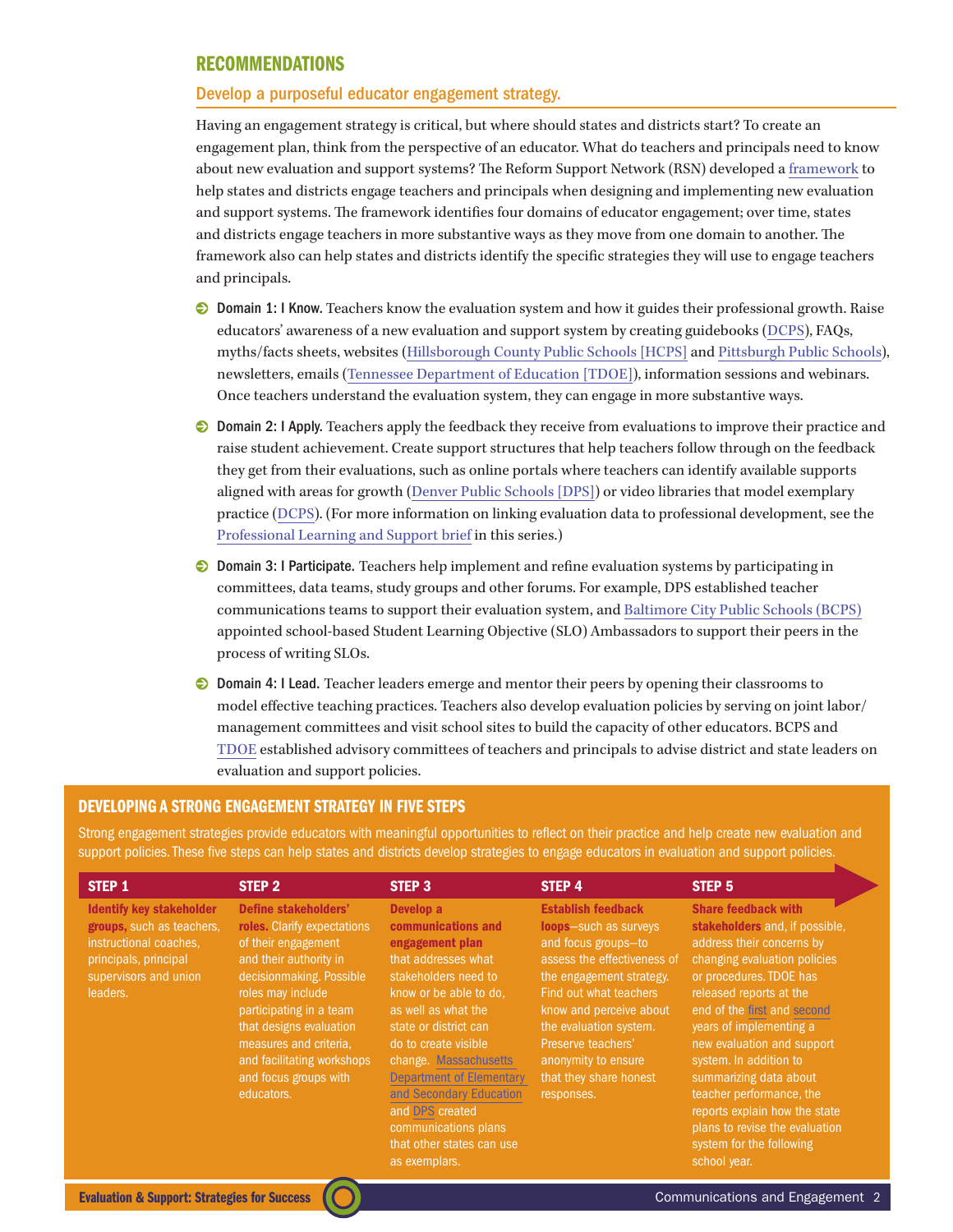## Follow through on an educator engagement strategy.

An engagement plan can improve the quality of an evaluation and support system—but only if states and districts follow through on it. To maximize the impact of an engagement plan, consider the following strategies:

#### KEY COMMUNICATIONS STRATEGIES

Looking for some tried-and-true communications strategies? States and districts have employed the strategies listed below to communicate with teachers, principals and other stakeholders about new evaluation and support systems.

- **1. Clarify your goals:** Be clear on what you want to accomplish and what you want people to do.
- 2. Identify your audiences and speak to them: Differentiate messages to provide people with the information they need.
- **3.** Keep it simple: Be clear, concise and easy to understand.
- 4. Share what's essential: In-the-weeds minutiae can be overwhelming and obscure the bigger picture. Avoid needless details.
- **5.** Use real-world examples: Let others help tell your story by including teacher testimonials, video and case studies.
- **6.** Use multiple vehicles: Develop a strategy that employs a mix of media and modes to reach the largest possible audience.
- 7. Use multiple voices: Teachers and principals respond more positively to messages they hear from their peers.
- 8. Communicate early and often: Be the first to tell educators about information that affects them.
- **9.** Remember your team: Make sure your internal team is kept informed and able to answer questions.
- 10. Buddy up: Partner with like-minded organizations to add their voices, build credibility and expand your reach.
- 0 Provide multiple opportunities for educators to participate in feedback loops. Announce focus groups and other engagement forums in advance and hold them at different times and locations so that teachers can attend. Administer feedback surveys at multiple points in the year and at times when teachers can reflect on the evaluation system and respond thoughtfully to questions.
- 0 Tap into existing educator networks to ask teachers for input on evaluation and support policies. Reach out to teachers unions, National Board Certified Teachers, the Teacher Union Reform Network, Teach for America alumni, National State Teachers of the Year and other teacher voice groups, and enlist their support to collect feedback from educators. This strategy provides school systems with valuable feedback and teachers with leadership opportunities.
- 0 If you ask for feedback, use it! Teachers and principals are busy people. If you ask them for feedback, honor their time and contributions by using that feedback to revise and improve the evaluation system. Explain, in advance, how information collected from feedback loops will be used, and then follow up with educators to let them know which policies have been changed in response to their feedback. In [Shelby](http://www.teachplus.org/uploads/Documents/1311086112_MemphisTeachersAtTheTable.pdf) [County Schools,](http://www.teachplus.org/uploads/Documents/1311086112_MemphisTeachersAtTheTable.pdf) for example, district administrators piloted several observation rubrics before selecting one based on teacher feedback.
- 0 Focus on school and teacher leaders. School and teacher leaders influence teachers' views on evaluation. Prepare leaders for conversations about teacher evaluation and support policies by equipping them with talking points, presentations, resource materials and website links. [Houston Independent School District](http://hisdeffectiveteachers.org/eti_rep) trains principals and "campus representatives" to lead discussions about evaluation policies with teachers in their buildings.
- 0 Make educator engagement visible. Advertise engagement opportunities, highlight and thank teachers and school leaders who provide feedback, and publicize changes based on their input.

### Communicate early and often.

Communicating early and often can help address confusion and misinformation before they undermine evaluation systems. As HCPS Superintendent MaryEllen Elia remarked, "You can never communicate enough, and you can never be over-prepared." The RSN has developed an [Educator Evaluation Communications](http://www2.ed.gov/about/inits/ed/implementation-support-unit/tech-assist/educator-evaluation-communications-toolkit.pdf) [Toolkit](http://www2.ed.gov/about/inits/ed/implementation-support-unit/tech-assist/educator-evaluation-communications-toolkit.pdf) containing tools, strategies and resources that states and districts can use to communicate with teachers about new evaluation and support policies. States and districts should develop a formal communications plan that includes key messages about the new evaluation and support system and strategies for disseminating those messages to different stakeholders. Communications plans should be thorough: Be prepared to communicate ten times as much as you think is necessary to get your message across.